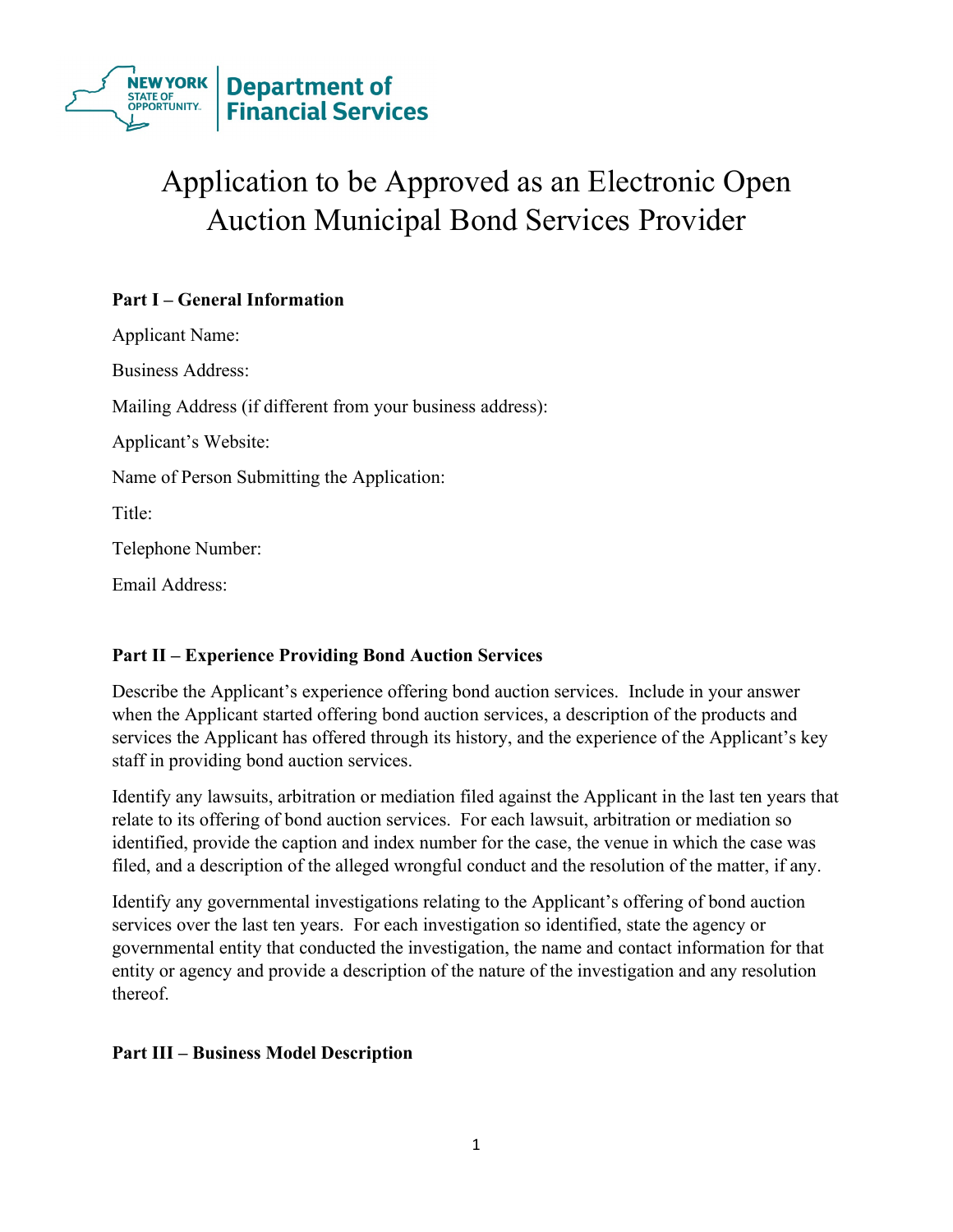Describe any open auction bidding system that Applicant will offer in New York. For each open auction bidding system, include the following information:

- how potential bidders are alerted to an offering on the system and what documents or information is made available to potential bidders;
- a description of the bidding process;
- how bids are calculated;
- the information available to bidders and issuers during the auction;
- how and when a winner is determined:
- maturity and pricing models;
- all fees can costs charged for using the platform, the amounts, and who the fees or costs are charged to; and
- technical support for anyone using the Applicant's auction system.

Describe how the Applicant determines who it allows to bid in auctions hosted on its system. Include in the description any minimum qualifications that potential bidders must meet, how the Applicant verifies information submitted by potential bidders, and any security posting requirements imposed by the Applicant.

# **Part IV – Technology and Security Practices**

# **A. General Security**

- 1. Describe how the Applicant authenticates users of the system that hosts the open auction function and include answers to the following:
	- a. How do users of the Applicant's system access the auction function?
	- b. How does the Applicant issue login credentials?
	- c. How does the Applicant verify and authenticate users?
	- d. Does the Applicant require multifactor authentication to access its system?
- 2. Provide documentation and information regarding the Applicant's cybersecurity program, including any cybersecurity policies, risk assessment programs, access control policies, data disposal policies, both with respect to physical access and access to nonpublic information, and any other cybersecurity procedures, guidelines and/or standards the Applicant has established and maintained.
- 3. Provide a copy of the Applicant's latest cybersecurity risk assessment.
- 4. If the Applicant has a documented cybersecurity awareness program, please provide it. Has that program that has been approved by management?
- 5. If the Applicant has a documented information asset protection program, please provide it. Has it been approved by management and communicated to appropriate staff?
- 6. Does the Applicant require the use of a VPN when users of its information systems access those systems from remote locations?
- 7. Does the Applicant use encryption when transmitting or receiving confidential and nonpublic information over public networks?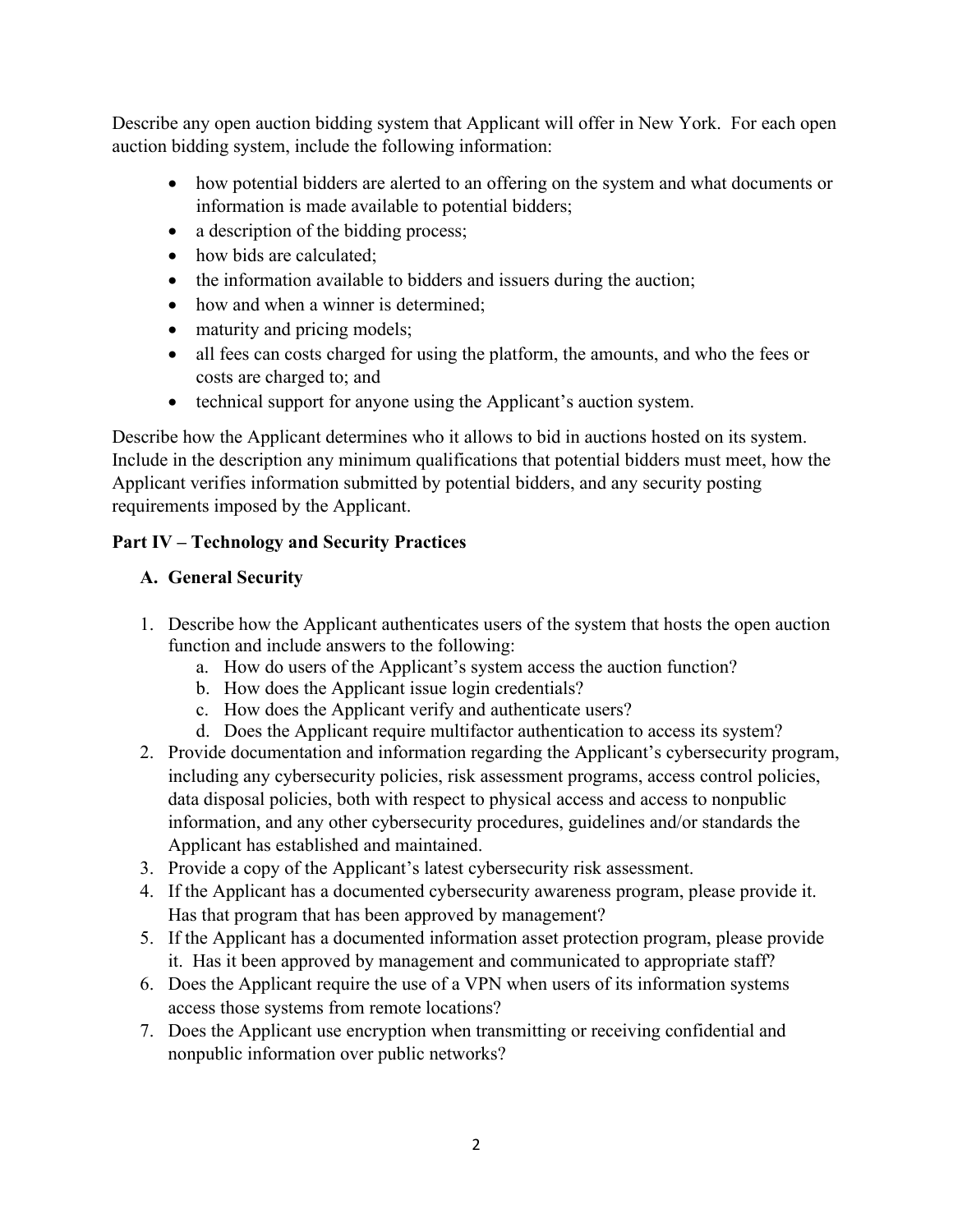8. If the Applicant has a documented policy for vendor and third party service provider information security risk management, please provide it. How often does the Applicant perform reviews of third parties that have access to its data?

## **B. Organizational Security**

- 9. Has the Applicant's cybersecurity program been approved by management?
- 10. Does the Applicant have a Chief Information Security Officer (CISO) or other employee who acts as the central point of contact for cybersecurity? If so, please provide the name of the CISO or the name and title of the employee.
- 11. Please provide copies of any cybersecurity training that the Applicant's employees, third parties, independent contractors and others who have access to the Applicant's information systems have attended and any logs regarding their attendance.
- 12. Does the applicant perform background checks on personnel that access and handle confidential and nonpublic information?

#### **C. Business Continuity & Disaster Recovery**

13. If the Applicant has a documented policy for business continuity and disaster recovery, please provide it. Has it been approved by management and communicated to the appropriate staff? When was the last successful business continuity and disaster recovery test conducted?

### **D. Incident Response & Notification**

- 14. Has the Applicant experienced an information security breach in the past five years? If so, please document the nature of the breach, describe how those affected were notified, and explain how soon after the breach occurred did the Applicant notify any affected parties.
- 15. Does the Applicant collect, review and monitor system logs to detect and respond to anomalies and security incidents?
- 16. If the Applicant has a documented incident response plan, please provide it. Has it been approved by management and communicated to the Applicant's staff? How often is the incident response plan tested?
- 17. If the Applicant has Privacy and Network Security insurance (sometimes known as Cyber Liability insurance) covering loss/disclosure of data, system or privacy breach, denial or loss of service, introduction or spread of malicious software code, and unauthorized access/use of computer systems or data, please provide the policy and the coverage limits.

### **E. Auditing & Reporting**